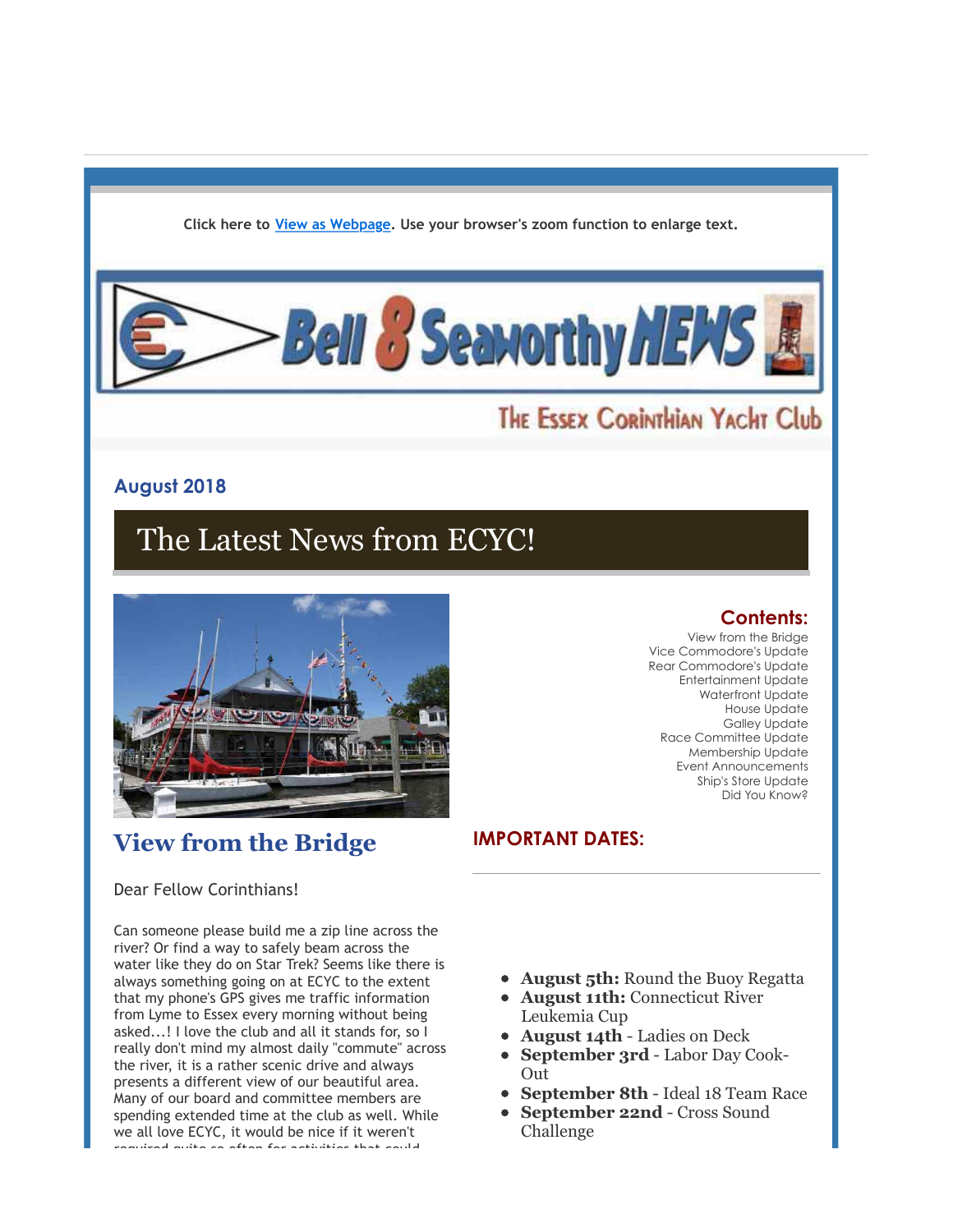required quite so often for activities that could really be delegated to our extended volunteer base. We are lucky to have a very involved board, and several committee chairs who have been the true cornerstones of our operation. However, these board and committee members are shouldering a lot of tasks mostly on their own that require support from the membership to avoid burn-out. You have seen our appeals in the past.



As we start the second half of our year, we took stock of our current operation. I found myself faced with the not-so-perfect status of our committees. When you applied for membership to ECYC, you were provided with a copy of our bylaws that clearly

identifies the type of organization we are running. **A Corinthian club is an affordable alternative to higher-end yacht clubs, but that also means that committee membership and volunteerism are required to fulfill the terms of membership.** You are paying much lower dues than you would for a club that has a full staff taking care of house maintenance, events, regattas, waterfront duties, etc., etc.

Please don't forget that we only have **one (1) employee**, our Club Manager, Jean Little. The **galley is run under a subcontractor agreement** by the Coastal Cooking Company. Your dues cover the cost of rent and general cost of operations including maintenance of our fleet and house, as well as our Club Manager's wages and taxes. Everything else is accomplished by volunteers who do not receive any financial benefit from their involvement.

**We are currently lacking a number of volunteers for several committees, as well as general tasks going forward.** Have you thanked any of the committee chairs and their crew lately, by any chance? Would be a nice gesture to begin with! Though, **t**he handful of people who have become so valuable to the club thanks to their unflagging dedication really deserve more than just a thank you, they deserve some help.

**The continued operation of our club at an affordable rate really depends on you.** While dues will need to increase as our rent and cost of operations increase every year, we can keep the increase to a manageable minimum only if we have help from members. It does not take much to help, contact one of our Committee Chairs or speak to me, we have several areas of need. Please consider helping out - even if you have done it in the past. **My gratitude again to all the current volunteers. I hope that we can get you some relief soon!**

### **VICE COMMODORE'S UPDATE**

August is here and as usual, Summer is flying by all too quickly. Work on the Clubhouse continues with a new roof and replacement of the decking on a portion of the upper deck.

Many events are in the near future. On August 5, the third Round The Buoy Race will take place just off the mouth of the Connecticut River. Run in conjunction with the Essex Yacht Club, it is an informal event and a good chance to work on the development of sailing and racing skills. As always, it is followed by a party back at the Club.

**On August 11**, the Club will be very busy with the first small boat edition of the **Leukemia Cup**. This event is open to a variety of small one design boats. If you wish to participate, I urge you to go to the Club's website for further details. All profits from this event will benefit leukemia research. Please go to the event website to see how you can donate to support the fundraising efforts of individual campaigning boats or make a direct donation yourself. Finally, there will be **a great after-race party at the clubhouse with food music, beer and wine provided**. Tickets for that event are on sale on our website. Buy them before the event to get the best price.

All of these in events could not happen without the volunteers who sacrifice their time and efforts to get the job done. There is always a need for more help. If you wish to help out, please contact the entertainment committee.

I hope you are all enjoying your summer, Of course, as always, if you have any questions concerns or suggestions, don't hesitate to contact the Bridge.

See you on the water, the race course or at the Club,

Respectfully submitted,

#### **Chris Morano**

*Vice Commodore Email: vicecommodore@essexcorinthian.org*

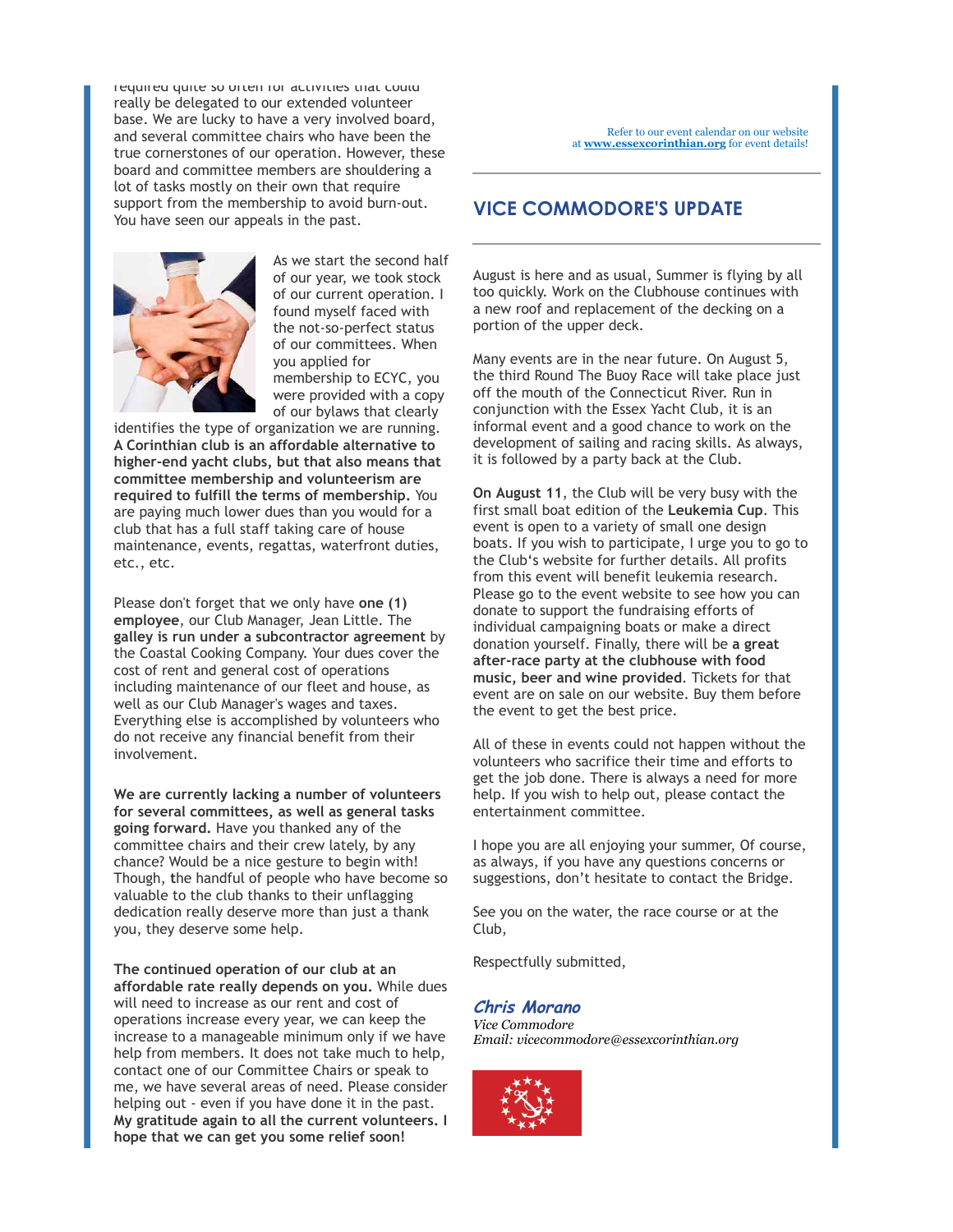

A quick update on the progress of preparations

for the **2018 Connecticut River Leukemia Cup (August 11th):** The committee has had several meetings, and we are beginning to get a few sponsors. We are pleased to report that one of our primary sponsors is **ESSEX BOAT WORKS**! We have also received a sponsorship from the **GOWRIE GROUP** and **OLD LYME MARINA**, as well as from several other small businesses. **Pettipaug Yacht Club** has been promoting the regatta as well, and it looks like it will shape up to be a successful premiere for this "reimagined" Leukemia Cup on our river. We are now working on the **Leukemia Cup Regatta & Post-Race Party (August 11th).** To find out more, to help, sponsor, or enter the One-Design River Regatta, please go to our website and click on the "Racing" link or take a look below for more information. Please support this charity event and share the party invitation with your friends. **Everyone is invited,** it will be fun to watch the action unfold right outside our club, and the postrace party will be a typical ECYC fun event! Get tickets to the party at

#### **[https://tinyurl.com/CTLCR2018Party](http://r20.rs6.net/tn.jsp?f=001BGP2tVMENpQbQGsyhJ0PGS7a2t7Tix0nlzZHkRP-1NbVFECSX4I9MaWmkxbWrDPmmeFTCT4uPYNY1YoYaaSf9ythE6OXkR7ZvSRe2fNQ3v3pdNTwtShWCI8gAexuTWs6fcmRvDv7thngvHxQjwxPsWSfMvutK5YC&c=2uagDuzm8tCugt7H3Iok7f5O1YYeYRZPI4sxaNmzDVA3Eg0NSPmhew==&ch=pGfDWU9tZAwVUs8adQa9TJUR2ctc7Xk06xivNnFe5Vi5peA5rVySrw==)**

You can always refer to our website at **www.essexcorinthian.org** for details on dining, social, educational and on-water events, and any other information on the club and its programs.

Please feel free to contact me or any member of Bridge and Board if you have any comments, questions or concerns. I plan to be available for a quick chat at the club on most Friday nights!

### **Ruth Emblin**

*ECYC Commodore #21 Email: commodore@essexcorinthian.org*



### **ENTERTAINMENT UPDATE:**



Ahoy Members of Essex Corinthian Yacht Club! We hope you have been enjoying your summer and the

### **REAR COMMODORE'S UPDATE:**



Ed Birch has been sailing without his lifelong crew and wife Marsha the last several years due to her health issues. Ed slipped a bit,

despite having an experienced replacement. Ed was reluctant to sail the Ideal 18 Rum Challenge in July. But Marsha's remarkable rebound this year allowed her to compete and Ed and Marsha smoked the fleet, winning three races and beating second place finisher Cindy Gibbs – who won the other three races – by four points. Ed said he went the right way and stayed out of trouble. But I bet Marsha's racing knowledge, knowing what information to provide to Ed, and calming presence played a big part in their performance. Before the race Marsha said it would be her last. After the thrill of victor, she backtracked a bit. The crew on a small boat can make a big difference. After decades of sailing together, Ed and Marsha are totally in sync with each other and their performance proved to me that teamwork won the race!

#### **Tom Atkinson**

*Rear Commodore Email: rearcommodore@essexcorinthian.org*





*All three ECYC boats rounding the leeward mark*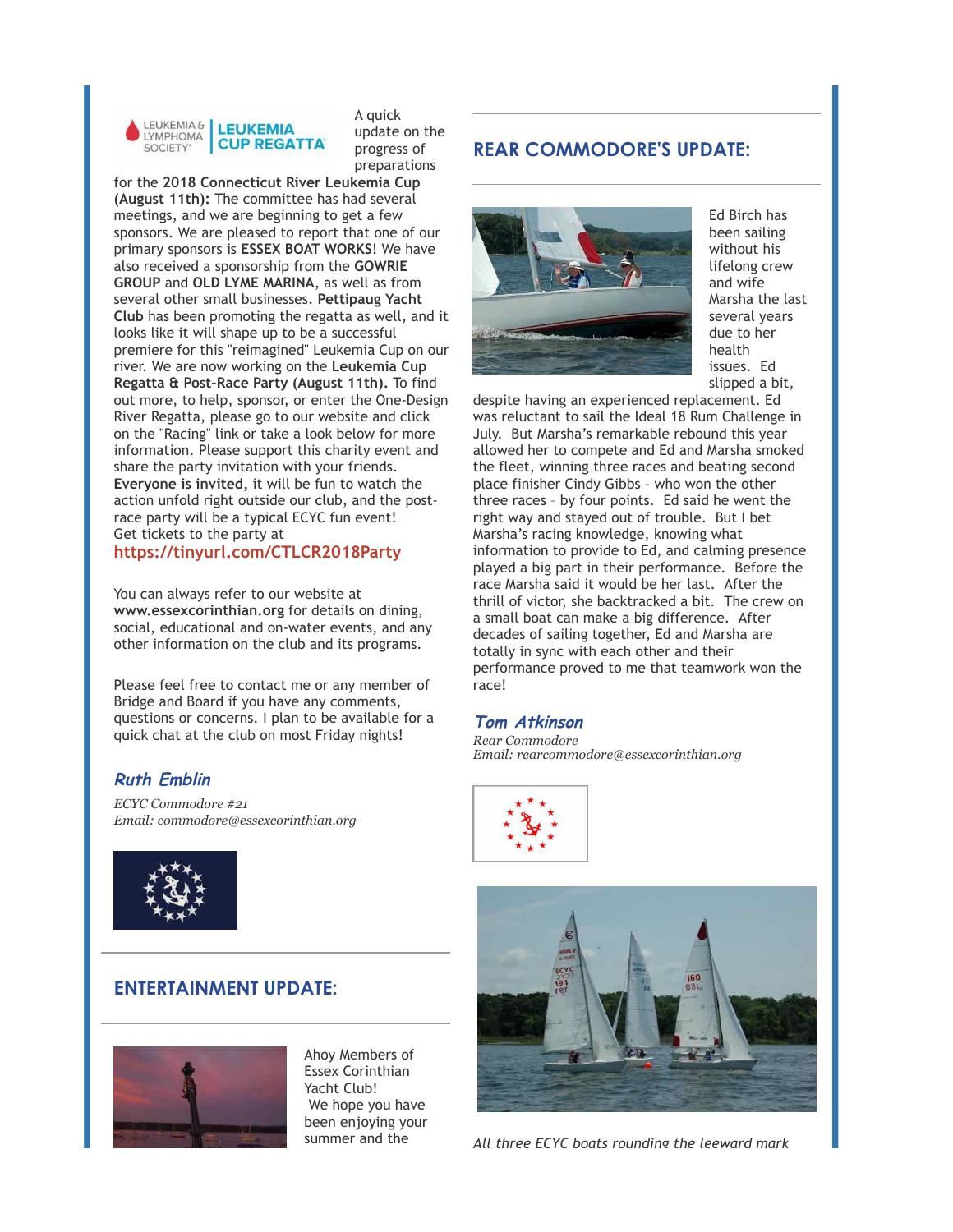

summer evenings at the club! Please come down on a Wednesday night to enjoy our music series and a wonderful dinner on the deck provided by Coastal Cooking Company.

We had our annual **Fourth of July** party, which was well attended and enjoyed by all! We listened to entertainment from the Arrowhead string band while watching the annual boat parade. We had our traditional cookout, a big thank you to everyone who brought an appetizer or salad, they were delicious!

If you haven't signed up yet, don't forget! **The Leukemia cup Regatta and after party are on<br><b>August 11<sup>th</sup>.** We are working with Pettipaug Yacht Club to put together a fun event. All are welcome to the after-race party which begins at 5:00 pm. Bring your friends and family to join in on an event to raise money for such a wonderful cause. The party tickets are \$15.00 per person in advance, \$20 at the door. Come enjoy food, drinks, music, awards, prizes and a silent auction. Should you have any questions about the event, or if you would like to volunteer some time, please contact either Nancy Simms or Pat Atkinson.

It's hard to believe that September is already around the corner! Prepare your calendars; it's going to be a fun filled month at the Essex Corinthian Yacht Club. Be sure to put September 3<sup>rd</sup> on your calendar for our annual Labor Day party, along with the 22<sup>nd</sup> for the Cross Sound Challenge. These annual events are sure to please! There will be more information forthcoming on this and our other events on the Website as well as Eblasts.

We look forward to seeing you at the club!

**Nancy Simms & Pat Atkinson** *Co-Chairs Entertainment Email: nancy-events@essexcorinthian.org or pat-events@essexcorinthian.org*

## **SAVE THE DATE!**



*All three ECYC boats rounding the leeward mark (The Birches in EYC boat #160, Cindy Gibbs and Laura Nunno in #191, and Tom Atkinson and John Abbot in #38)*

### **UPCOMING EVENTS:**



#### **Join us at our monthly ladies' get together, scheduled for Tuesday, August 14th, starting at 6:00 pm.**

These casual get-togethers are the perfect opportunity to meet your fellow ECYC Ladies, and make new friends. We are currently looking for a host, please let us know if you are interested! Hosting a "Ladies on Deck" is very easy, all you are asked to do is to be on the deck at 6:00 pm to welcome everyone!

**Bring friends, bring an appetizer to share! BYOB.**

# **UPCOMING EVENTS:**



**CONNECTICUT RIVER LEUKEMIA CUP ONE-DESIGN REGATTA & POST-RACE PARTY ON AUGUST 11TH**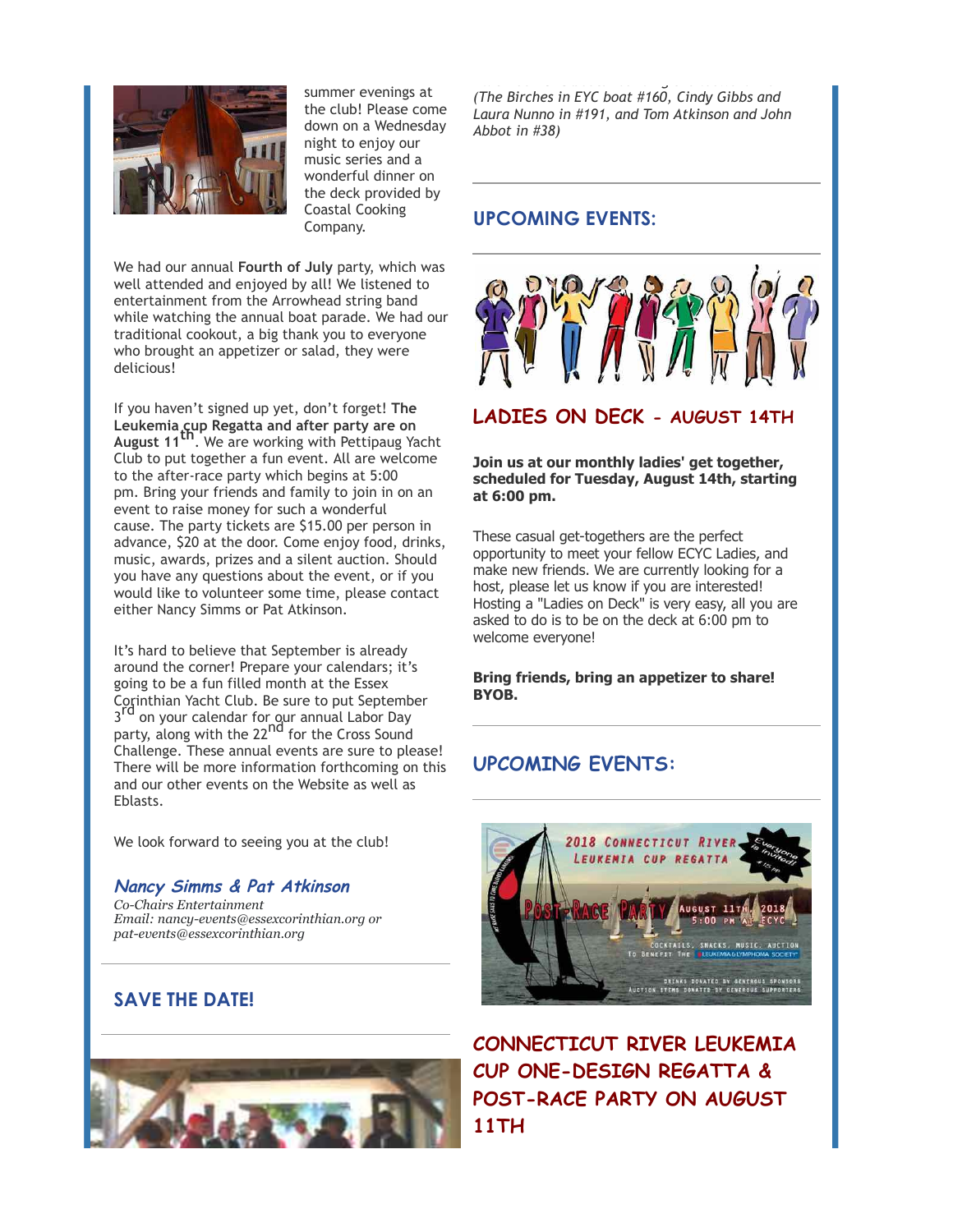

# LABOR DAY COOK-OUT September 3rd

#### *Save the Date for our annual Labor Day Cook-Out at the club!*

We will have a casual cook-out on the upper and lower decks and are looking forward to a pleasant afternoon overlooking the river!

Details will be shared soon, it will be an RSVP event, so mark the date in your calendar and watch for more information to come soon!

#### **Please support our first annual event on the Connecticut River, EVEN IF YOU DO NOT HAVE A BOAT!**

Proceeds benefit the Leukemia & Lymphoma Society. Tickets to the post-race party are **\$15 in advance**, \$20 at the door. Live music, food and drinks, silent auction and more, at our beautiful clubhouse on the river!

### **[For event details, please click HERE.](http://r20.rs6.net/tn.jsp?f=001BGP2tVMENpQbQGsyhJ0PGS7a2t7Tix0nlzZHkRP-1NbVFECSX4I9MRmJ3VgVJyaQQeuMnL7m3LxIFMvayTiJK4Z8BPVIN2y-_VPO8p0eDthvJgH0JpjKZR7dL74dOWnXABHZ4igUPy9pf3Iuu74O-ACwSOXSMoyib8sfBmFmLW0CsCoyZkc51pstwGgTVq0g&c=2uagDuzm8tCugt7H3Iok7f5O1YYeYRZPI4sxaNmzDVA3Eg0NSPmhew==&ch=pGfDWU9tZAwVUs8adQa9TJUR2ctc7Xk06xivNnFe5Vi5peA5rVySrw==)**

You do not have to have a boat or enter the regatta to participate! The post-race party is open to all members, their guests and friends from our area and beyond. Please click on the links above and below for details.

#### **Boat registration now open at Yachtscoring.com** Cost \$30 per boat (includes 1 party ticket)

**[Register Your Boat](http://r20.rs6.net/tn.jsp?f=001BGP2tVMENpQbQGsyhJ0PGS7a2t7Tix0nlzZHkRP-1NbVFECSX4I9MRmJ3VgVJyaQQYXlTUFyfRiBy1TIhdKiob2ohFxYY3kZmeozFVggDLWnA2iRFfJLUGMm8Pce920x88udtAVBghoNyFUiFiFQ4mdedRac5db5ppgjLoZclQ7X6VU6TTdDhw==&c=2uagDuzm8tCugt7H3Iok7f5O1YYeYRZPI4sxaNmzDVA3Eg0NSPmhew==&ch=pGfDWU9tZAwVUs8adQa9TJUR2ctc7Xk06xivNnFe5Vi5peA5rVySrw==)**

**Party tickets for sale now (\$15 per** person)

**[Post-Race Party Tickets](http://r20.rs6.net/tn.jsp?f=001BGP2tVMENpQbQGsyhJ0PGS7a2t7Tix0nlzZHkRP-1NbVFECSX4I9MRmJ3VgVJyaQt9hqFOPSYvhmRiZqjS7ix-VLIQVXErFSazKM5sRV6Jl7-cmMOgR0hojEes16JC013xdm3mcKGDkoANxxgFQ_xRWiEDQjbgeSPgOxl8kziWU9wkcyONhKRuV-82WSZgl8On7VZ8Wa8pof3s6ulkWGvzW45CAeqkI-A7ec0UumbdcuqIgLa8Xsesw_QbBvjetltuUkYMUogcs=&c=2uagDuzm8tCugt7H3Iok7f5O1YYeYRZPI4sxaNmzDVA3Eg0NSPmhew==&ch=pGfDWU9tZAwVUs8adQa9TJUR2ctc7Xk06xivNnFe5Vi5peA5rVySrw==)**

### **WATERFRONT UPDATE:**

Marsha and Ed Birch have shown us once again what a comeback victory is all about, remarkably, but not surprisingly, taking the EYC Ideal 18 Rum Challenge Regatta. Cindy Gibbs placed second. In the big boat race, Tartucca and Petrel both placed second.

The August 11 Connecticut River Leukemia Cup One Design Regatta is shaping up to be a very well planned and innovative event, that we hope will take root this year and grow to become another signature event for of our very competitive sailing club. We owe our thanks to the very busy committee that has put this all together. Crossing paths with them after racing Tuesday nights, I have observed and heard of another substantial benefit, which is that of extending our co-operation with the Pettipaug and Essex Yacht clubs. Our Connecticut River clubs support a fleet of dedicated one design racers that mostly come together for Frostbiting. Many look forward to

### **HOUSE UPDATE:**



**Deck Repairs:** We are happy to report that the repairs to the side deck have been completed in record time! After finding one plank completed

rotted and many others in deteriorating condition that did not allow us to make simple cosmetic repairs, we knew we had to act fast to get the deck in ship shape for upcoming events and rentals. We were also very concerned that at one of the upcoming rentals someone with high heels would get stuck in one of the softer boards. To protect the club against any potential liability from damaged deck boards the repairs were scheduled as quickly as possible. Since we do not have a pool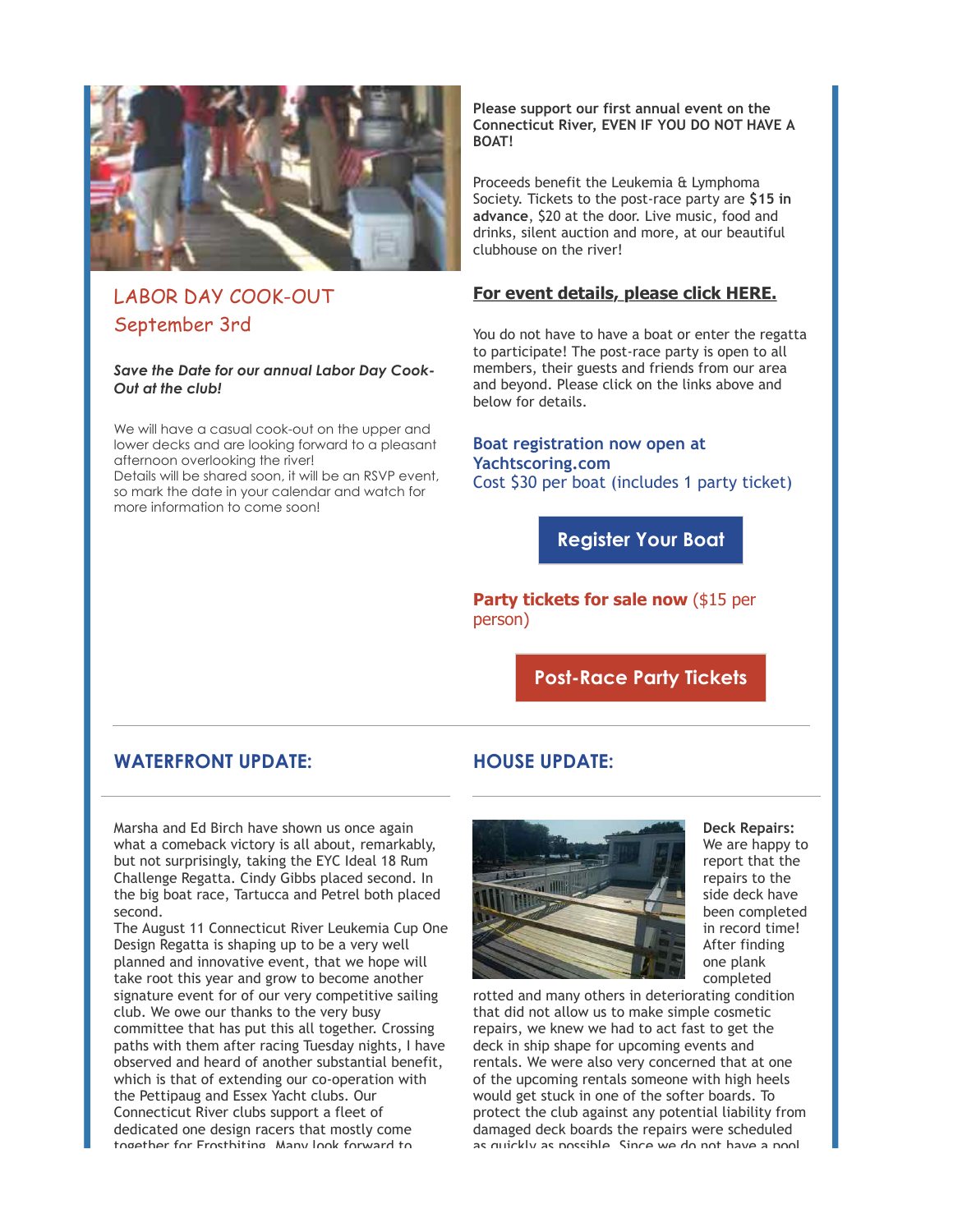together for Frostbiting. Many look forward to summer one design "event" racing as well. For this regatta, we are seeking racers from not only from our regulars, but from our club's entire racing community, to co-skipper with any of our regulars. The spirit of competition is as central to the essential fundraising aspect of the Regatta as much as the racing is. Our registered skippers of record will by now have opened fundraising sites for the Dragonfly, Dauntless, and Nautilus campaigns respectively. The chance to win or select the winning team for the FIRST-ever Regatta Connecticut River Leukemia Cup Regatta will be awarded to the highest donor for each campaign. That is to skipper, or sail with any qualified skippers, or to pick to team for the boat you are backing. Even more important than just skipper or crew donations, is the networking of supporters for your campaign in this sprint to the finish. Bidding wars are encouraged.

Tuesday night racing has really taken root this year with all boats scheduled every week and new-tofleet skippers sharing the helm with some of our vets. We have been outgrowing our Google group, we will work on that! We have also have a quorum of interest in clinics for Ideal 18 Thursday night spinnaker racing. Experienced spinnaker sailors who can help, and interested learners, please drop a line to **[fleetcaptain@essexcorinthian.org](mailto:fleetcaptain@essexcorinthian.org)**.

#### **Jon Gibbs**

*Fleet Captain Email: [fleetcaptain@essexcorinthian.org](mailto:fleetcaptain@essexcorinthian.org)*



### **REGATTA UPDATE:**



On Sunday July 8th, the Corinthians hosted skippers and their crews for a lively cookout & results party after the 2nd installment of the Round the Buoy Race series. We were excited to see 8 boats on the starting line for this edition, which featured a light southerly that

never fully materialized, and plenty of adverse

as quickly as possible. Since we do not have a pool of volunteers to draw from this year, the work was outsourced to a contractor. We opted to perform the repairs in sections to keep the disruption at a minimum. The front deck, which is in better shape thanks to being protected by the awning, will be attended to either this fall or next spring.

We will still need some volunteers to help apply a protective sealant to the new boards before they become too affected by foot traffic and food/drinks dripping onto them. The deck boards will need to dry out for several weeks prior to application, so we are looking at a date in fall. Please consider helping out. Our House Committee is in desperate need of support. **We are still looking for a new chair**, as David Kirsch resigned due to to time constraints caused by his long commute to and from Boston. **If you are interested, live locally and love to tinker and DIY, please let us know!**

*In the meantime, if there are any House-related questions, please contact Jean Little, our Club Manager, at [ecyc@essexcorinthian.org](mailto:ecyc@essexcorinthian.org) or Ruth Emblin, Commodore, at [commodore21@essexcorinthian.org](mailto:commodore21@essexcorinthian.org).*

### **GALLEY UPDATE:**





There is much to look forward to on the culinary side this summer! Please refer to our weekly menu emails for details on "What's Cooking at the Corinthian Cafe"!

**Sunday Dinners are the perfect ending to a weekend on the Connecticut River! Come on down and enjoy a relaxed dinner on the deck!**

Here are some tips for making dinner service smoother for everyone:

- Order your appetizers upon arrival on a separate slip so those can come out while you are enjoying your cocktails. These can even be preordered earlier in the day.
- **If your table wants to eat at together, turn** all the slips in at the same time.
- Make sure your table number is on the slip.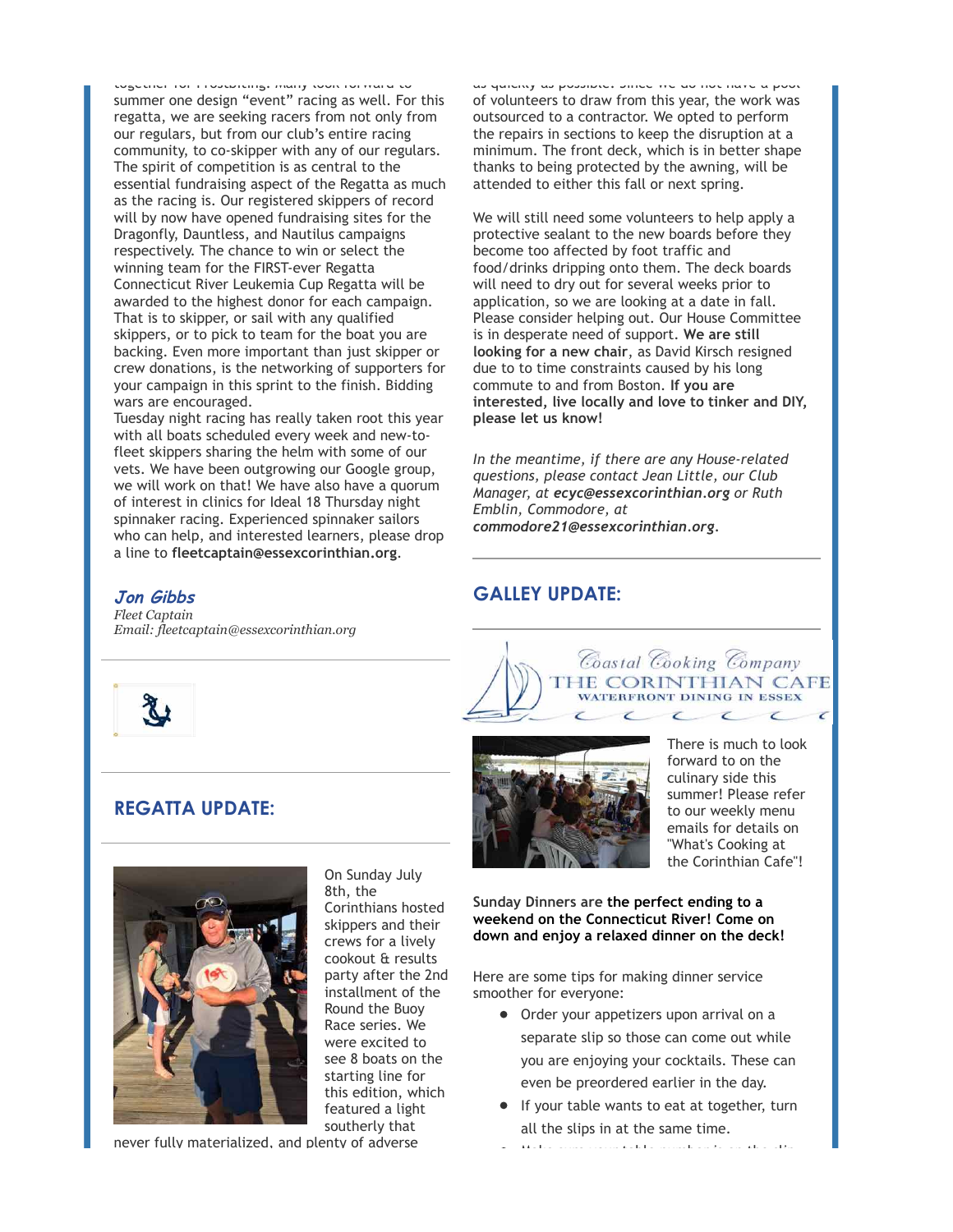never fully materialized, and plenty of adverse of adverse of adverse of adverse of adverse of adverse of adve current. Go figure! If you can make it around the buoys in Long Island Sound in July without deploying your anchor, that's a victory in itself! Hats off to EYC for running the race logistics and to Pat Atkinson and her entertainment committee for a wonderful evening at ECYC. Congrats go out to the top finishers, and a special nod to Don Dwyer on *Guardian J*, who won his first ever sailboat race. We couldn't let the occasion pass without a proper trophy, of course (see pic below). Let's see a few more ECYC'ers on the starting line for the **final race on Sunday, August 5th**. Maybe you too can hoist the prestigious Ketchup Cup!

1st: *Guardian J* (Don Dwyer) 2nd: *Checkmate* (Frank Flores) 3rd: *Madaket* (Joe Carroll) 4th: *Tartuca* (Peter & Ruth Emblin)

#### **Bill Robinson**

*Race Committee Chair Email: racechair@essexcorinthian.org*

### **MEMBERSHIP UPDATE:**

#### Hello, ECYC Members!

I'm happy to say we welcomed a new junior member at our last board meeting. Her name is **Hanna Stewart** and she was sponsored by Pete & Deb Martin. She lives in Deep River and currently owns a Limestone 24' power boat which she takes out on the Connecticut River whenever possible. In addition, She has spent many summers sailing classic yachts with her grandfather in Marblehead, Mass. She also enjoys racing sailing dinghies in her free time! We look forward to getting to know Hannah better when she begins to enjoy the use of our wonderful Club.

Keep in mind we still need to recruit new members as summer progresses. Reminder- there is a discount on dues that begins on August 1, a definite a plus for any new members.

#### Cheers

#### **Cindy Gibbs**

Membership Chair *Email: membership@essexcorinthian.org*

### **SHIP'S STORE**

• Make sure your table number is on the slip.

If you are entertaining at home, remember CCC can cater your party so you can spend time with your guests instead of being in the kitchen.

Please note that effective immediately, **Chris Morano has taken on the responsibilities of Galley Liaison** in addition to his Vice Commodore post.

He is filling in for **Cathy Gazikas** who decided to vacate the post as she has not been able to be present at the club as much as she would like this year. Life happens...we all know understand. We appreciate every minute of her limited spare time she has donated to the club in the past and would like to thank Cathy for her support over the last two plus years! If you have any questions, concerns or suggestions, please contact Chris at the email address shown below.

### **Chris Morano**

*Galley Liaison Email: galleyliaison@essexcorinthian.org*

#### **Summer Galley Hours:**

Lunch:

Wednesday, Thursday, Friday and Saturday (self-service) : 11.30 am to 2.00 pm

#### Dinner:

Friday (table service): 5.30 pm to 9.00 pm Wednesday (self-service): 5.30 pm to 8.30 pm **Sunday (self-service): 5:30 pm to 8:30 pm**

#### Brunch:

Sunday (self-service): 11.00 am to 2.30 pm - special brunch hours on selected holidays!

Menus are available at **[www.essexcorinthian.org/dining.html](http://r20.rs6.net/tn.jsp?f=001BGP2tVMENpQbQGsyhJ0PGS7a2t7Tix0nlzZHkRP-1NbVFECSX4I9MZ1_ua1QGzEGCpNSctJQ4OCSAFZOPidh6LbiJi6IozTu1fMVgTYhlggb78BiO9Wf9n7eZsZpWqBRL87zHXI-IHRlftFV8jRgPGzTreQlJBN4oW9AH7NcnXw=&c=2uagDuzm8tCugt7H3Iok7f5O1YYeYRZPI4sxaNmzDVA3Eg0NSPmhew==&ch=pGfDWU9tZAwVUs8adQa9TJUR2ctc7Xk06xivNnFe5Vi5peA5rVySrw==)**

### **DID YOU KNOW?**

### **SUMMER HOURS ARE IN EFFECT AT THE CLUBHOUSE:**

- Tuesday, Thursday 9 am to 9 pm
- Wednesday, Friday 9 am to 10 pm (Office closes at 5 pm)
- Saturday 11 am 9 pm (Galley open for lunch/Office closed all day)
- Sunday 11 am 9 pm (Galley open for brunch & dinner/Office closed all day)
- Monday CLOSED